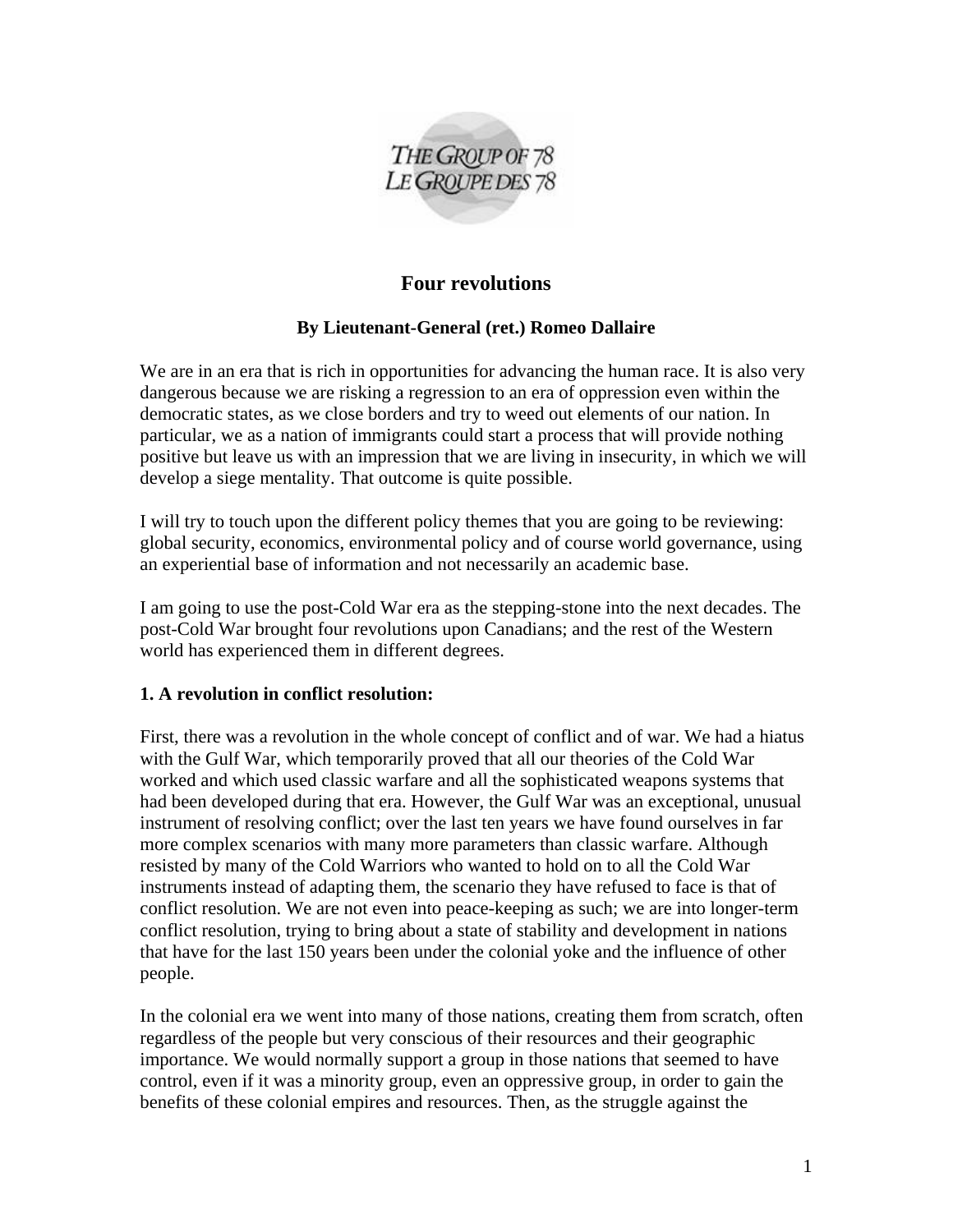colonial powers started with India and spread through Africa in the late 1950s and early 1960s, we found these people not automatically ruling in a democratic manner and not able to develop their own capacities and consciousness as a nation. Instead, they were cut off in the Cold War, where either superpower on a number of occasions put some very nasty people in charge. These nasty people held control in those areas as we continued to take strong actions to keep a balance of power and avoid a nuclear scenario in Europe.

Then in 1989 we suddenly turned around to many of these nations and said, "Listen, we really don't need you as such any more; so why don't you sort yourselves out?" Well, that's exactly what they are doing, sometimes with devastating effect. The result has been a proliferation of conflicts, and imploding nations that are attempting to grasp a form of democracy adapted for their cultures. In attempting to bring a certain level of stability and support - not doing it for them, not putting them under anybody's wing, but support we have discovered that there are skill-sets that are wholly different from the classic security skill-sets that we have used in the past. We have, in fact, in the Western world moved into a fundamentally new role for the use of force.

The Treaty of Westphalia still exists, and the military is there to defend the borders of a nation-state and its interests overseas. The triumvirate of the government, the people and the military still exists. That is still a role that we expect to be conducted by our military forces and an arena in which our diplomatic corps will be involved: to do whatever you can do to avoid war but, if you have to go to war, then we envisage the defence of a nation being done by the military and through mobilization.

However, something else snuck in during the 1990s, and it is called conflict. Before then you had war, or Cold War preparations, and you had peace, peace-keeping; between these two there were very few actions taken involving the essential use of force. The Congo operation was one such action, Cyprus was another in the flare-up of 1974; but in NATO and for the Western world militaries, there was nothing there. You had to train for war, and whatever skills you had learnt there you could simply cascade them down to peacekeeping in the classic sense of Chapter 6 [of the UN Charter].

Both sides are tired of fighting each other, they are in their trenches and they need some sort of credible oversight in the implementing of their peace treaties.

Well, in the 1990s that whole middle area has filled up with conflict. And an entirely different scale in the use of force is required, as well as in the use of diplomatic skills and of humanitarian instruments. Yet, in that middle area we have over the last decade either provided ad hoc responses or done a lot of on-the-job training. We were simply attempting to adapt Cold War methods to solving conflicts and to a complex, long-term involvement in nations which need to be nurtured with a variety of instruments and not just force, in order to permit them to advance. I am speaking of the diplomatic, political and humanitarian dimensions of the task, of security, the military, the police, and of the economic restructuring of these nations. The involvement is in nation-building and interfacing with a number of world organizations in order to bring a semblance of a plan to support those seeking to bring stability to their nations, helping in fact the moderates in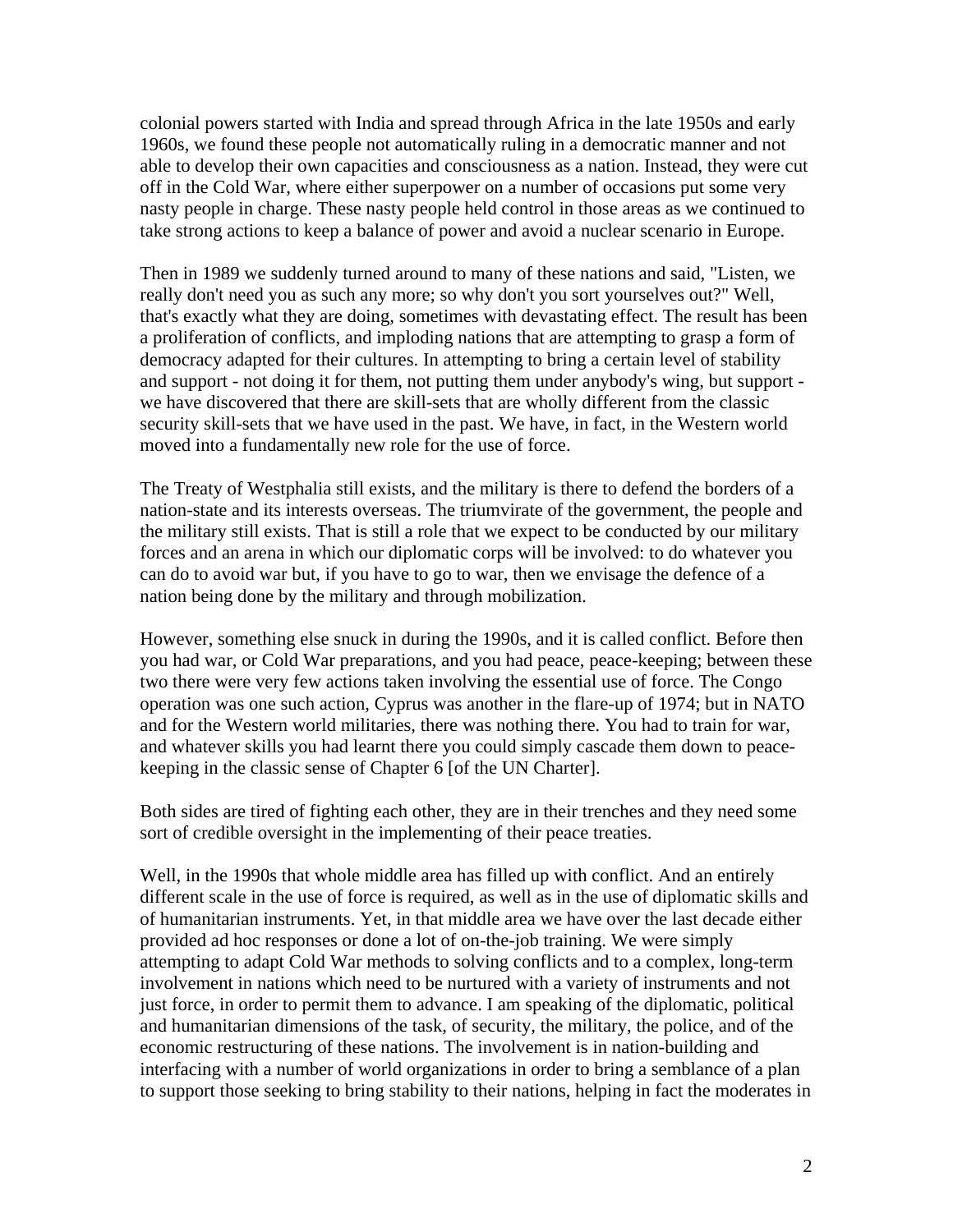many cases. We found ourselves deficient in those skill-sets needed in all these dimensions. In the 1990s we found ourselves wavering, attempting actions, succeeding in some, failing in others - and trying to learn lessons. Well, that new role of using all your capabilities as a nation in conflict resolution is here to stay. The era of the nation which is itself at peace but has its diplomats and humanitarian workers and its military and policemen in war zones is here to stay. It is very difficult politically for a nation to handle such altruistic ambitions and take casualties at the same time.

Over the last decade we have moved into those nations attempting to give them the support they need, using references of respect of human rights and moral values, maybe emphasizing the Judaeo-Christian aspect to it that we in the Western world have been observing for centuries. Now we are using force in our resolve to pursue such ideologies instead of for the defence of the nation. We have found that our military and a number of the structures are deficient in tackling this very different work. As part of the reform now begun in the military to handle this revolution of operations in conflict zones and humanitarian catastrophes, we are finding that we have to develop our people in areas like anthropology, philosophy and sociology. This, we hope, will help them grasp the complexities of the situations they face, and be able to be "value added" and not simply be there as a guard for the next two years. This new era is also demanding long-term involvement. Just as in development, you cannot bring about any solution in two or three years. You cannot meet the objective of giving the moderates scope to manoeuvre and grasp the processes of government for these nations to advance, if you are going to be there for [only] three years.

My mandate [in Rwanda] was two years. It created such pressures in negotiations and in trying to solve problems that it undermined the mandate. If you are going into these nations now, you are in for 40, maybe even 60 years. You have to formulate an integrated plan - not a military plan, not a humanitarian plan, not a diplomatic plan. For this, you must have people who are multi-skilled and multi-disciplined to build such a plan, where the use of the different skills and disciplines will vary as that attempt at stabilizing a country and reducing conflict evolves. That requires a whole new bag of tools.

To give you an example: there was a small NGO that was attempting to save lives of Rwandans during the genocide. They had a tent about the size of this room. A couple of doctors and a few nurses were going flat out, and at the tent door there were hundred upon hundreds of Rwandans standing there, or lying there, waiting to get treatment. Canada, Australia and Britain had sent in big military field hospitals - we are talking of hospitals that can handle 500 casualties a day. Now, those doctors and nurses and aides were in uniform and ran round with a big Red Cross sign; and they went up to this NGO and said, "Listen, we can do your triage. We can take some of these people by ambulance to the hospital. We can help you people do a better job." And they were literally thrown out of the tent. They were thrown out because of a philosophy of neutrality still prevailing: "We cannot as an NGO work with the military, because we will be compromised. We will let hundreds of people die but we must not be compromised." That basis of neutrality is passé and it is now even perverse. We must accept transparency, yes absolutely. But it is my belief, after working in the domain and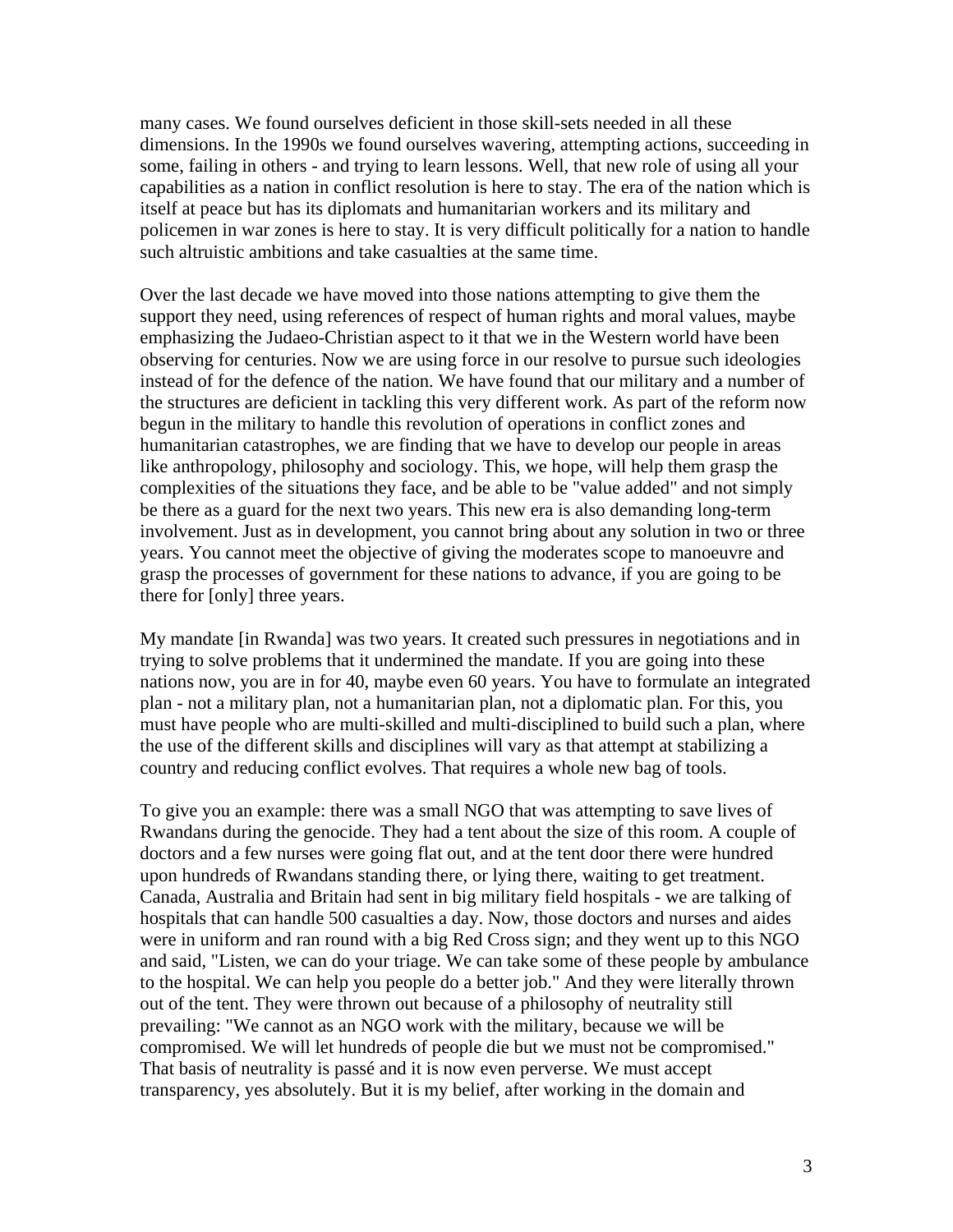conducting some research, that we are relying on all the wrong premises in trying to solve many of these conflicts.

We must be out there. We are a middle power with a grasp of technology and have a work ethic and a belief in fundamental values. We have no colonial past except for the destruction of our First Nations, which in many cases still continues - something for us not to forget. We can lead in this new era of conflict resolution, but we must do it with new tools. We have got to get rid of the ad hoc practices we have been using these last 10 years, and build a whole new conceptual base of what are the solutions for these complex mandates. [Beware of] any general who says to you, "We must not get involved in these missions until there are clear exit strategies, clear missions with very clear action verbs like we had in NATO." We spent 50 years ensuring that everybody [in NATO] knew what the word "attack" meant, or what "withdrawal" and "defence" meant. We are now into an era with broad and imprecise instructions and mandates like "establish an atmosphere of security"! Does that mean "while demobilization is going on and I will have to defend the nation, if some other nation decides to attack"? Does that mean that I take over all the security dimensions? Or does that mean that I just support the police? Support those armies? Just act as a buffer? What does "establish an atmosphere of security" mean? We don't even have the definition of the action verbs.

So, there is a whole new doctrinal, conceptual base required, because the missions will not be straightforward, and the mandates will not be simple to identify and to implement. Just look at how many changed mandates and fresh resolutions there have been in the Yugoslav campaign. Troops could not keep up with what was happening each week at the political level. Why are we always surprised when we carry out what we believe will be the solution, only to find that one of the two sides comes up with a new angle? Have we really pondered over these complex arenas of conflict and sorted out innovative ways to anticipate problems when working in the midst of ambiguity. [Can you picture] the military working in ambiguity? The diplomatic corps, no problem! But, for a soldier, a bit of a puzzle: "Where exactly am I supposed to point that rifle?"

What we have seen recently [in the attacks on New York and Washington] was not unpredictable. There has been a fair amount of literature and work done on the asymmetric threats to the Western world. Maybe this [form of attack] took us by surprise, but not the objective. [The attack was] not in our classic way of doing things. We in Canada have a small military because we are taking the risk of simply using the military in a possible war. The results of that risk we took are now coming home to roost. Why are we caught off guard, instead of having evolved any integrated plans for this new arena of conflict? We have a crisis because we were not anticipatory and had not worked out solutions to this threat. It does not matter how good a solution to a crisis we may come up with - and rarely is it the right solution, for we either overkill or undershoot - for what has happened is that the mere fact of a crisis has created insecurity, has created a lack of confidence, has created an atmosphere of people looking behind their back. That is not the way to lead. That is not the way to advance a nation. You cannot do it by crisis management because, no matter what the solution is, you will have "lost feathers" because you got us into the crisis.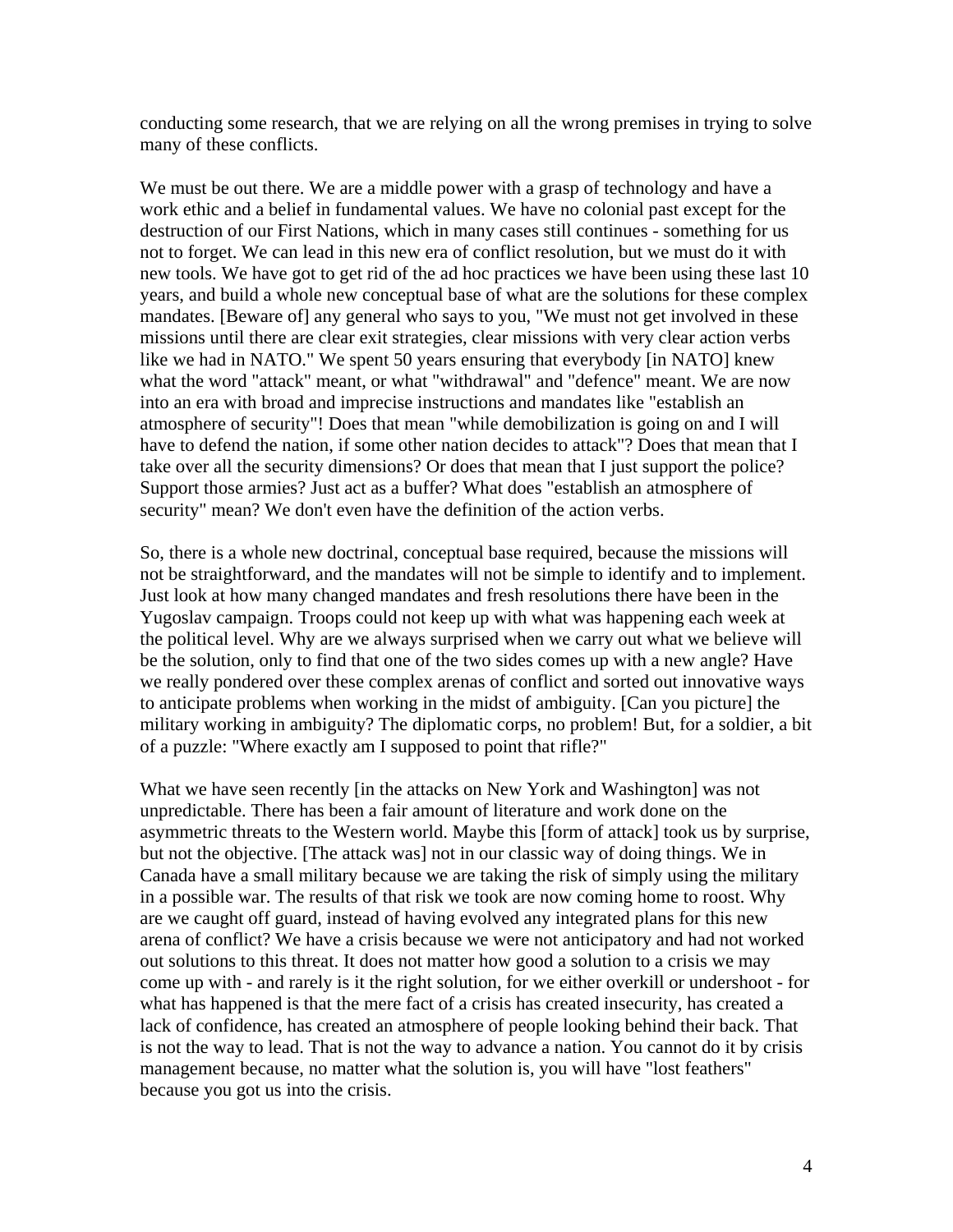We have entered a new era where conflict is the norm, and where the use of force in different forms, as well as its integration with humanitarian work and different diplomatic efforts, needs a new set of rules and tools. We cannot live through the next decade and beyond with the attitude that we had in the past, of "Let's try this, and let's try that. Hopefully, it will work."

#### **2. A revolution in resource management**

We have gone now through a revolution in resources, or resource management. In accounting among nations and to their peoples in regard to using resources, we have discovered a massive problem in resource management globally. If we believe in all humans being human and accept that some are not more human than others, then we must also want the 80 percent who are close to or below the poverty line to reach a certain level where they can truly live as humans, and where they can meet the aspirations of their children and themselves to achieve a better shape of life. However, if the other 20 percent continue to burn up the resources, continues to follow policies that reduce the global resource base, then are we in fact truly committed to placing the human race on a more equitable basis, to pulling people out of poverty?

I am afraid we may give them some opportunities to start along the path to development and then tell them that there is nothing left for their advancement, because we have used up all the resources. We may even say, "We want to put controls on you as you move through the different industrial revolutions, to curb the pollution." We must have a revolution in accountability over resource management, not just nationally, but globally. You cannot on the one hand provide development aid while knowing that, on the other hand, down the road there won't be anything left for them. We have not had any positive outcome in this revolution yet, and certainly not during the last year or so as the world powers continue to use self-interest above humanity. World powers are guided by selfinterest, they are not guided - as nations like us are - on a higher human plane.

There are nations in development that are screaming for this country to take the lead in the world in regard to conflict resolution, to logical human responses, to respect of human life; to take the lead, in fact. in proclaiming that every human is human. I had a staff officer from a great nation come into my headquarters [in Kigali], about three weeks into the genocide. And he started asking questions, like "How many Rwandans were killed yesterday? How many were killed last week? How many do you expect to be killed today? How many over the next week, the next three weeks?" And my staff officers, the few Canadians that had flown in, were so revolted by this person that they hauled him up to my office. And he told me what he was doing, and asked if I would acquiesce in it. And I said, "What is the aim?" And the aim was the following: he was sent to conduct an assessment of risk, and the risk was the following. It was believed by that nation that the nation could accept one soldier injured or killed for every 85,000 dead Rwandans. He was expressing his nation's fear of casualties, its fear of involvement, its self-interest. Rwanda is on nobody's radar screen.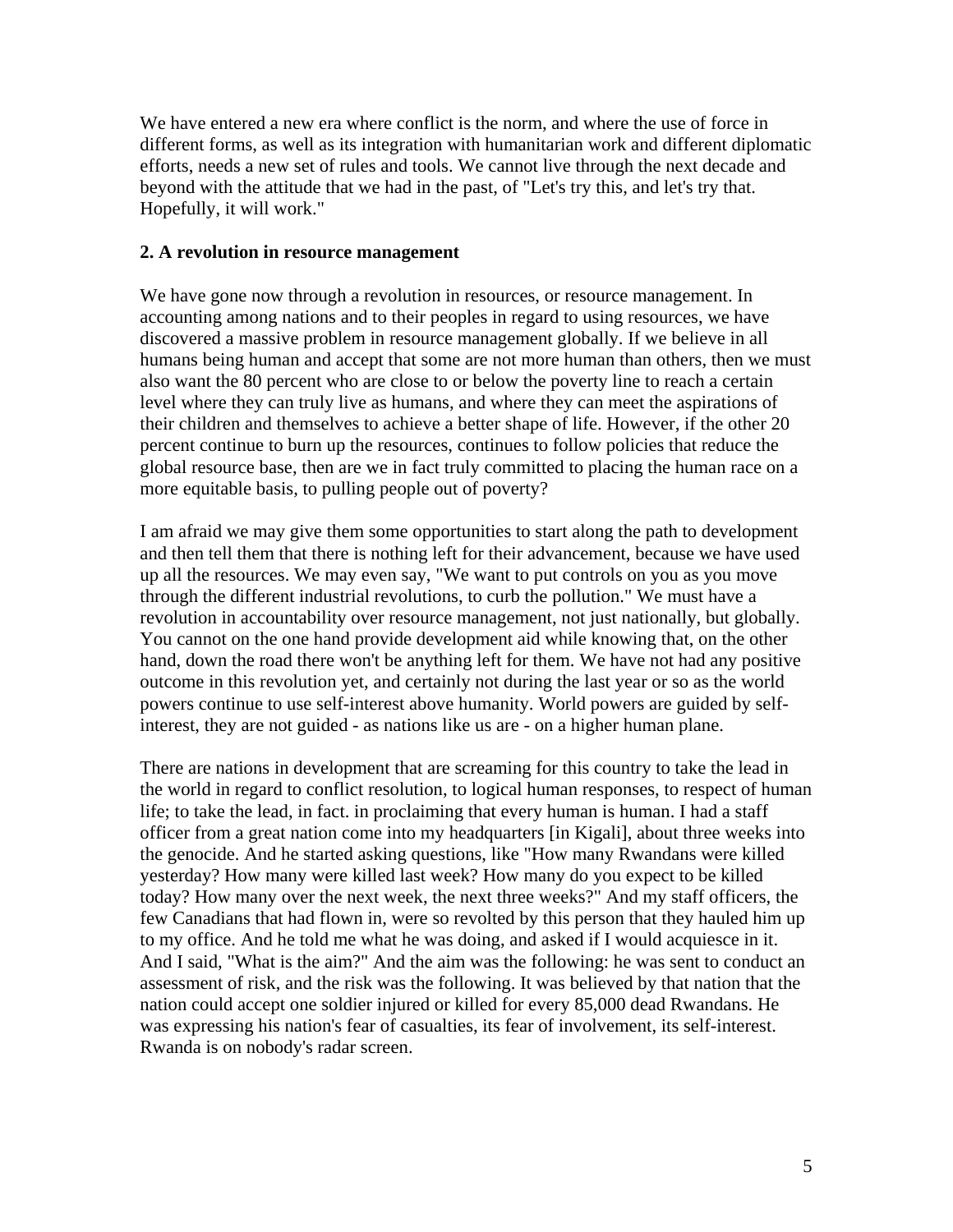In that same country of Rwanda there are 320-odd mountain gorillas in the mountain area in the northwest. They are an endangered species - you remember the film "Gorillas in the Mist", the story of Diana Fossey who was killed during her efforts there. I believe still today that, if some group decided to go and wipe out all those gorillas, there would be more of an haroosh, more of an involvement by the international community than there was when they were slaughtering tens of thousands every day in that same country.

This nation [Canada] is uncomfortable with these attitudes. We have problems in turning on the newscast and go absolutely nuts because one of our own people is being mistreated by the judicial system, and will mobilize all kinds of resources for that individual. I am proud and happy that we do that. However, in the same newscast we see [Rwandans and others] slaughtered all over the place, barely 12 hours away by aircraft. Do we have no problem with that? I think we do. I think this country has already reached a plateau of humanity, has already absorbed the essence of Kofi Annan's statement on "We, the People", a seminal document of the millenium.

# **3. The revolution in public engagement**

We have also entered an era of revolution of public engagement, of inquiry by the people and individuals into our institutions. In 1968 everybody under 30 was trying to take these institutions apart, with the slogan "You can't trust anybody over 30." Today, we see a more sustained questioning of our institutions and a demand for transparency. The instrument is the media, spurred by the people who don't simply accept the fact that conservative institutions are there for good and all. Imagine what we in the military went through in the 1990s for being secretive. Old notions of putting a lieutenant at the gate to say that "There's no comment from the general" don't work any more. They demand transparency in what we are doing here inside of this nation and what we are doing outside. Some nasty people will say that this communications transparency, this desire to know everything that's going on, and the use of the media which maximizes, will culminate on the day when you will have a running commentary about a soldier in a trench getting a bullet between the eyes.

How do we balance this dimension of transparency and ensure we have more positive than negative effect? I believe it is producing a more positive effect. There is less of the flimflam; there are more pondered statements that satisfy people than simply hearing, "Trust me because I know better". Generals on [Parliament] Hill with medals, saying to politicians "Trust me", were a phenomenon of the 1950s, but the ascendancy of generals of that time has disappeared. I don't regret it disappearing. I recall what the military did in the 1962 Cuban missile crisis when we started to mobilize before the Minister of Defence knew anything was happening, because our friends down south were quite insistent. We are not doing that this time, at all.

### **4. A revolution of information systems**

The transparency exercise will continue to evolve with the revolution of information. The revolution of information systems is going to be so prevalent it will be like the air, it will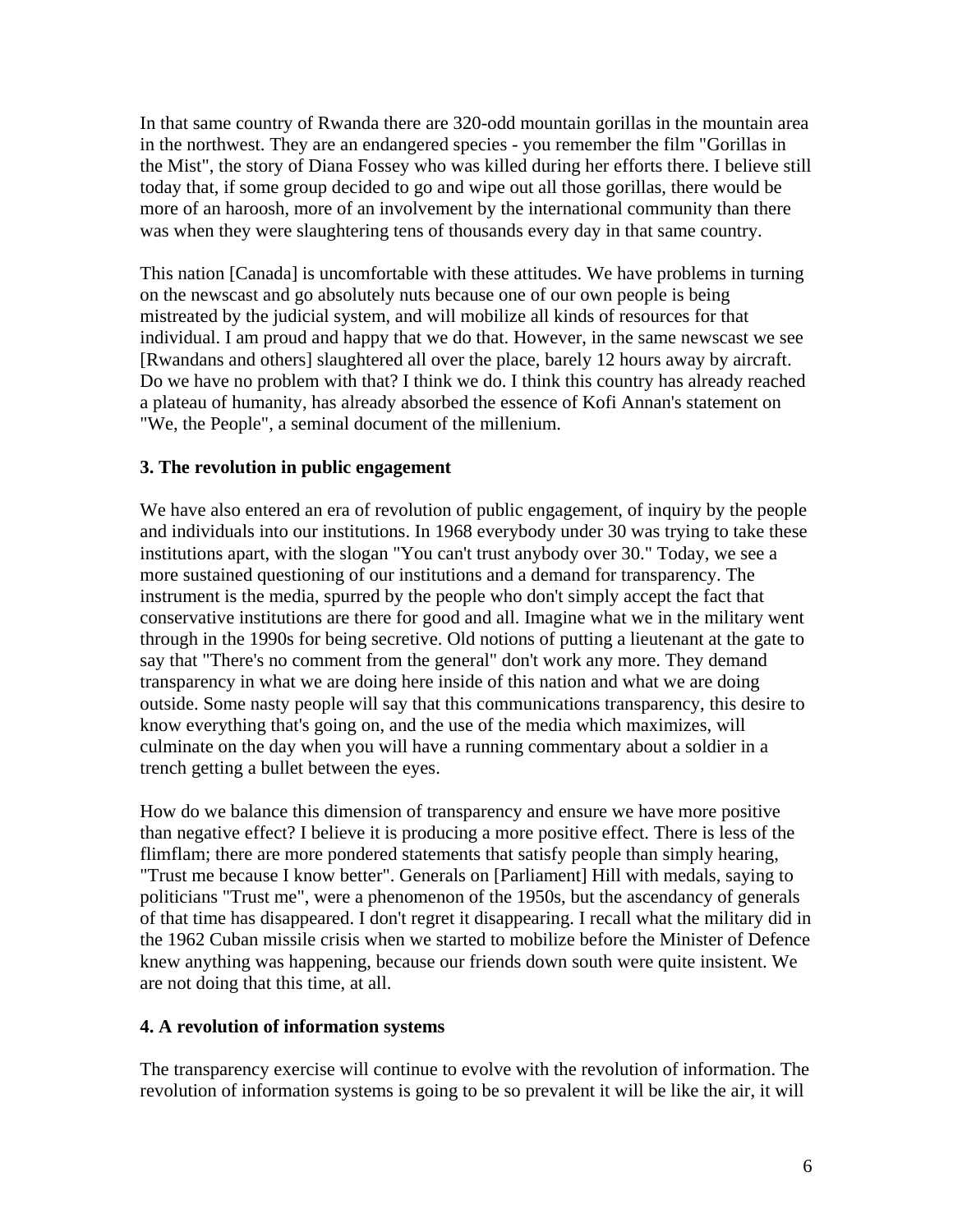be like being in water. We did some futurist analysis of the use of information systems in the world, and concluded that in 2020 or thereabouts we will have systems that interface so intimately that it will put into question our classic method of making decisions and finding solutions, that is deductive reasoning. It will question whether that old method is capable of handling the whole spectrum of what we will be facing at that time. No scientist that we have approached with that thesis has fallen off his chair. But have the whole lot of us moved down that road, to take advantage of this revolution, or are we lagging behind and hoping the situation doesn't get out of hand?

#### **Where is the grand strategy?**

These four revolutions have changed so much in the 1990s, and they will become focused more and more, and we will see geniuses or statesmen appear with an ability to articulate a vision and guide us in a strategy for the orientation of this and other nations.

Yet, I have spoken at a number of U.S. institutions, universities, military colleges, staff colleges and a series of think-tanks; and I ask the following question. I say, "You are now the world power. I'm not sure if you are working on a Pax Americana but you are the world power. What is the grand strategic aim of the United States in this era? What does it expect historians to say about this world power in this era?" There is no answer. I get polite looks and no answer. What does a global power, evolving in the globalization exercise, what does it want to be remembered for, what does it want to advance? Making more money? Technology? Is there something deeper than that? And to the question, "Is there something deeper than technology and money?", you often find no answer.

We are going to face an era where we will be taking casualties, real casualties. There will be economic casualties, as some say, and casualties in the sense of security. There will be casualties in how we perceive the world; there will be casualties caused by our involvement in areas of the world. And, I am afraid to say, there will be casualties in the hundreds of thousands of innocent people in the developing world. Pushed aside, abused and sent back into the dark ages. I believe that middle powers like this nation are capable of ensuring that we don't fall into the trap of international self-interest, egoism and a focus on ourselves in an isolationist stance. [ A recap in French followed.]

If we see what has happened because of extremists, opponents that have moved to radicalism because of a variety of factors, then one of the main areas we should be promoting strategically at the human plane is in development, in education, in eradication of small arms, in the destruction of those noyaux who use and abuse children in war and war-affected areas. We should be tripling, increasing tenfold our efforts in those nations that are suffering from these conflicts, to ensure that recruits amongst them do not blossom and create an insecure world for our children and our grandchildren (in this case, grandchildren of course! I say that very politely.)

If we don't handle problems like war-affected children, child soldiers, the use of force; if we let the nearly one million children that are sitting around Afghanistan in refugee and displaced camps, see the use of force and listen to ideologies that are expressed in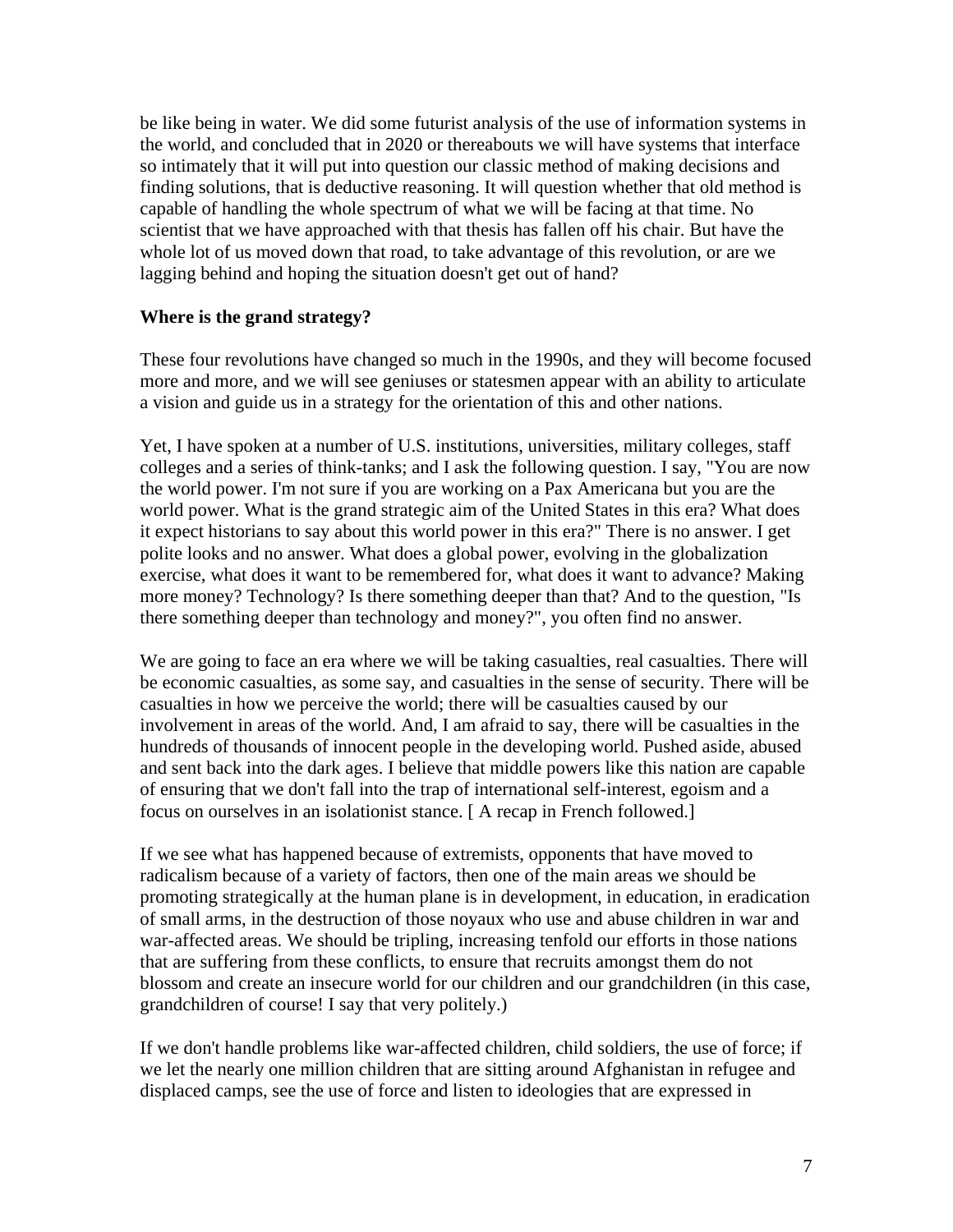extremist ways; if we cannot eliminate the impunity of using children in war, then we are guaranteeing massive numbers of recruits for the next series of conflicts. And in this state of insecurity we will move over the long term into a dark era. If we pursue the present tactical exercises and forget the higher plane of moving these people out of their poverty, if we don't invest in their education, and support them in establishing judicial systems, in building the ability to grasp their own future, in protecting their moderates, then we are no different than all the other ones who cannot be wearing enough stars and stripes to make them feel American.

[In a question period, General Dallaire made the following points]

I believe that a two-tier exercise must go on. One, in providing a better sense of security to the nation because our structures have failed, and different elements have combined to create insecurity. We can't blame one person, it has happened over the years. We must bring a better sense of security to the nation without ever affecting the rights and freedoms in our Charter. But concurrently we have got to move beyond these borders into those [poorer] countries, not as do-gooders (as right-wing people in this country would say), but as people solidly skilled in support measures, to offer what we hope is useful to them in getting out of their morass. If I ever see in the months to come CIDA suffering a budget cut, then I probably won't be at CIDA very long, because that will be the guarantee that we are no better than the rest of them, we are going down the same practical path [of self-interest]. You will not eradicate terrorism unless you wipe out the reasons for it.

[Maynard Gertler asked a question on the bombing of Yugoslavia. How did we give way to a decision to do that?] It is interesting that this nation conducted over 10 percent of all those operations, which is about five times more than we would normally be considered capable of doing. What we can do about the Kosovo campaign is (1) agree that it failed, (2) recognize it as a reaction by a body - NATO - of which we are part, and in which we have committed ourselves to continue to be involved. I find an interesting statement in your background papers that Canada originally joined NATO only until it can be replaced by something better. That is phenomenal! How much of the American influence in NATO is going to keep moving us in the direction which maybe we don't feel is the right one? We are going, I hope, to expend more effort in Afghanistan and surrounding areas to help the increasing flow of refugees and displaced people. The question is, we may be doing that with one hand - but are we going to be blasting away with our allies on the other hand? Are we going to be creating an increase of demand that we will have to meet on the humanitarian side? What's the balance, what is the real politik, where will be the statesmanship, where is the Solomon that is needed in these excruciatingly complex times? That is why we in the military have spent so much time studying campaigns and doctrines, because we learnt our lesson many years ago that rarely will you have a genius to lead you; so you had better bring up the rest of the gang to a reasonable level!

[Another question was, what are the two or three most important reforms to be carried out at the UN.]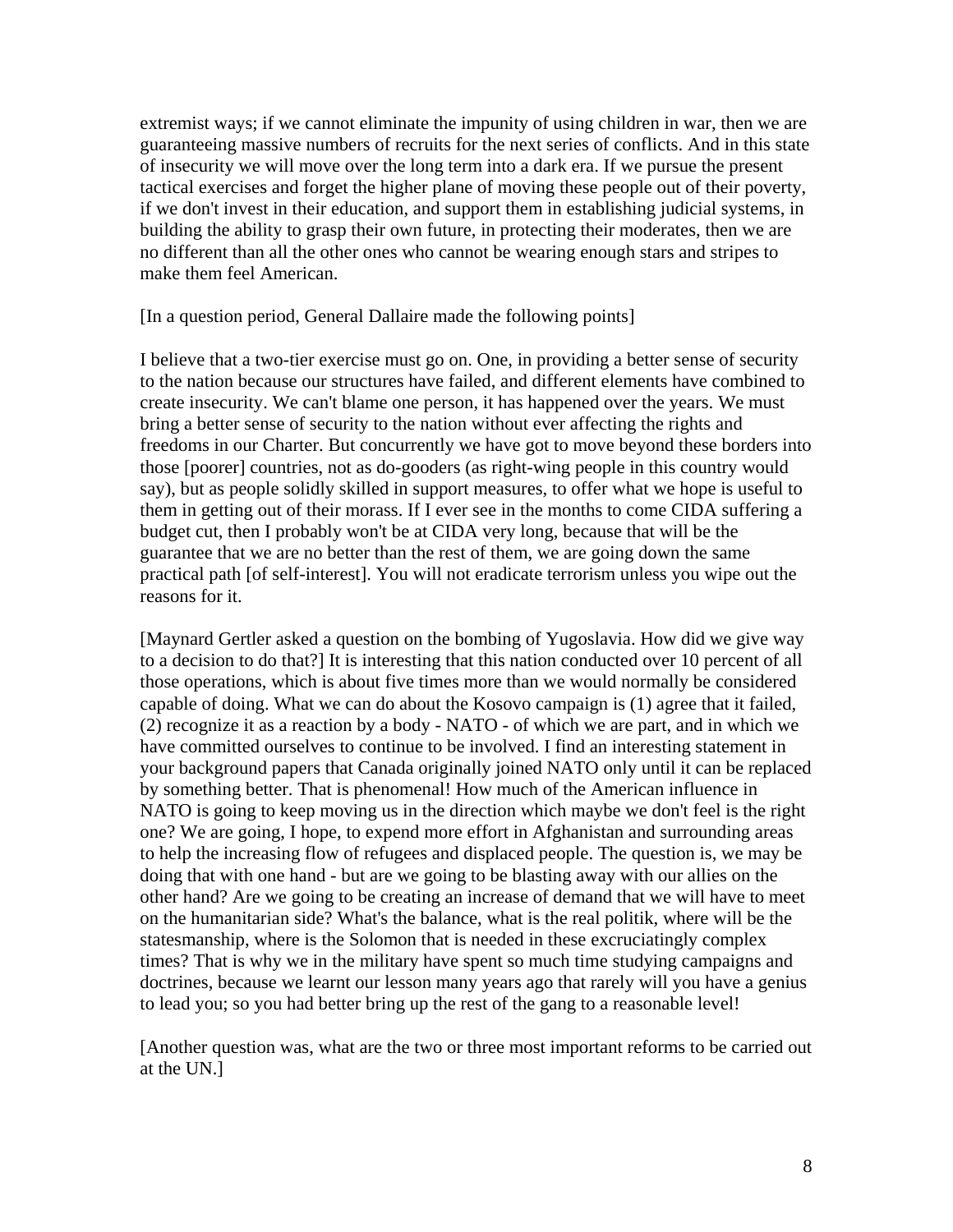First of all, may I give you my impression of what has happened in the UN? The UN has failed because some nations want it to fail. Through that whole genocide conflict I was convinced that there was a body above the Security Council, their members talking with its national capitals and setting out the game-plan; and it was simply being articulated in the Security Council and then being applied. My belief is that strategically the powers of the world are not keen on having an effective UN. It's a fabulous scapegoat. We even saw Clinton use it, on the one hand saying the UN had failed and on the other hand making sure they didn't have the resources to not fail. And so I do believe that there is a strong movement among several world powers which do not want another player on the block with the capacity for intervention, and the capability of launching it.

The first reform needed is for every UN member state to give a little chip of its sovereignty to the UN. People will be aghast at that thought. Yet, in your readings here and what we anyway know, every country in the Western world has already started to give up its sovereignty or pieces thereof. There is no more pure sovereign state. The concept of sovereignty, the pillar of how we structured our Western world, with governments and bodies of nations, is (I think) is a bit distrait. One year before the Rwandan genocide sixty-nine nations signed documents to the Secretary-General, in action acquiesced in by the Security Council, stating that, if there was ever a crisis, these countries will almost automatically provide troops. (I say nearly automatically, because I also believe that, if you are going to send troops and other people overseas into these conflict areas, the political structures must be held accountable for that decision. I will be accountable if I wipe them out; I will be court-martialed. I believe the government should be held accountable for their use and for whatever result.) However, when the Rwanda crisis started, all 69 nations were called upon to provide troops. None of them provided troops. Can there be an instrument by which you can still have a political influence, but which gives room for manoeuvre for the Secretary-General or the Security Council, in order to permit preventive deployments and so on? Standing on pure sovereignty is passé.

Another needed reform of the UN is a reform of the political will of the nations. Politically the nations must acknowledge the UN as the world body, the world arbiter, the world's transparent and impartial entity, and give it the room that it deserves in the decision-making of this global village, this global structure. I totally disagree with any of us hoping that the West or the Japanese or the Germans will be able to keep a lid on the destructive or negative influences of globalization in the future. I think you still need a world body, more than ever. There have been changes at the UN; but it is all nuts and bolts. There has not been a will to reform in a more strategic way, and countries who base their policies on self-interest don't want that reform. That's my short answer.

[ Archie MacKinnon: where are the leaders in conflict resolution?]

Well, there are some in academe. Some will say that academe produces all kinds of theories for which they don't necessarily hold responsibility when you try to apply it. The whole world of NGOs is very intimately involved in conflict resolution and human rights. We don't have a national security council as such. The strategic orientation of this nation is done within various bodies, unless they invented something new recently. And it is also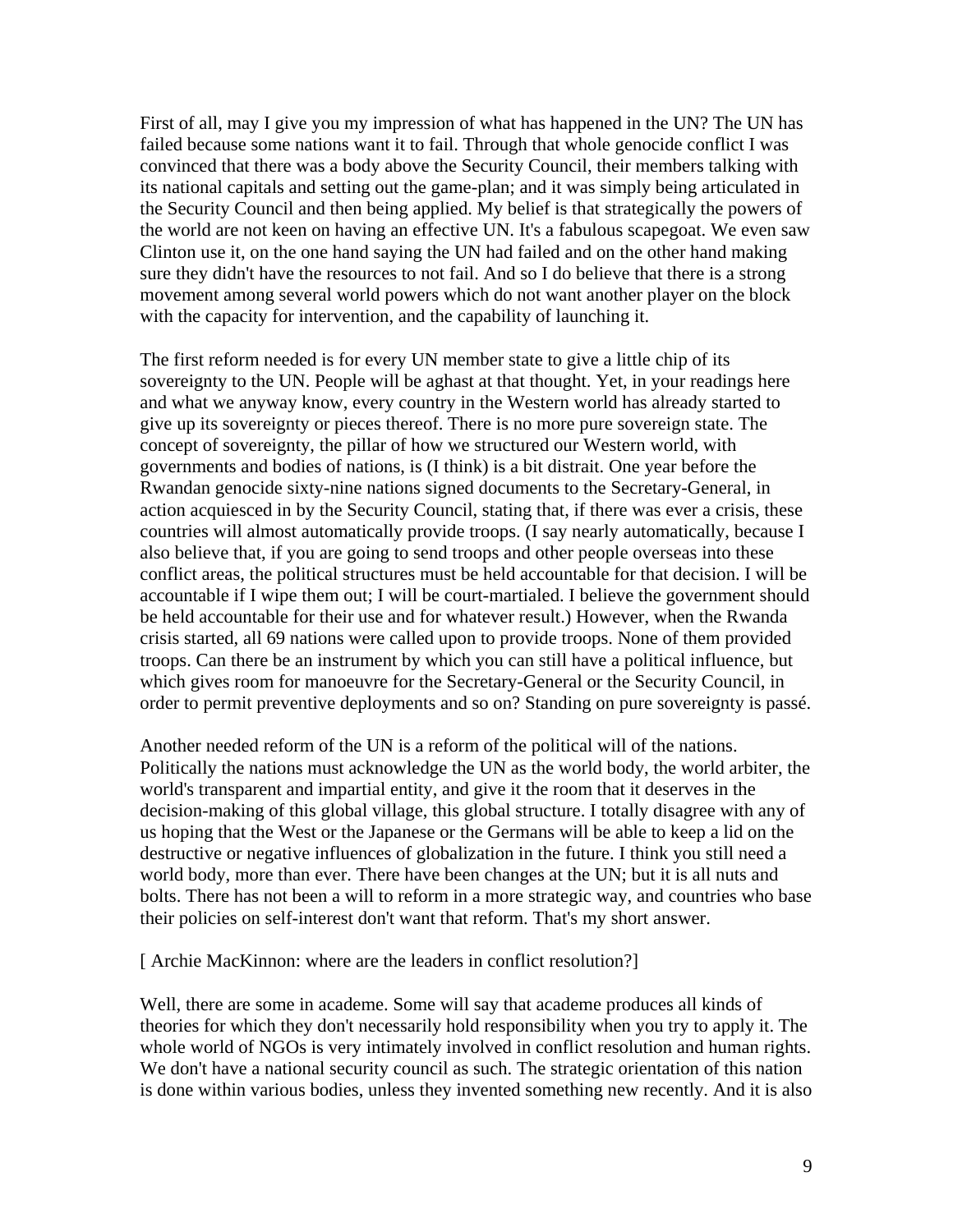exceptionally difficult for the political structures, the way they are, to be able to bring about a long-term, strategically focused vision. It was done in the past. Many reforms in this nation were carried out by strategically thinking people in a practised exercise - all our health systems, and so on first in small areas and then expanded on the national scene. Many people took significant risks in changing the nature of this nation. That statesmanship is what is required at this juncture. All I know is that a lot of lessons are being learnt; we are taking a lot of casualties; we are not being as successful as we could wish to be; we will be over-rating in some areas and under-rating in others as we work our way through this fog. I would very much like to join any body that has the authority to bring forward such a new conceptual base.

You had a strong capability during the Cold War: the whole anti-nuclear movement massive capability! I hope that one day, because of globalization and communications, people will have the same abhorrence to the use of children in conflict as they have to nuclear weapons and to chemical weapons. It's funny that we can't raise that reaction. We don't seem to consider these crimes against humanity any more evil because they are using children - and we should. I think that through global communications we can create global cultures, and can destroy the impunity of people who use children; in fact bring their actions to the same plane of abhorrence as we do with the weapons. Some of the thoughts that I'm offering you will require decades to happen, maybe will require centuries, or a millenium. The only way you eat a one-ton marshmallow is one bite at a time! I believe that we can mature; that over time and working every day we can advance humanity into a different sphere if we have that strategic, long-term belief - as long as you don't count it in elections, if you don't count it in budgets, or count it in the near term.

[Romeo Maione spoke about the Atlantic Monthly articles on Rwanda and the destruction of its coffee industry by multinational corporations.]

The corporations have been assisted by globalization and have got another step ahead in the self-interest dimension versus the humanitarian dimension. Rwanda is the size of Prince Edward Island, and there are 8.3 million people there, and it is full of mountains and valleys and swamps.

Overpopulation is an understatement. And so we had NGOs from Monday to Saturday who would try to cover in rubber the whole country, and on Sunday we would have these Judaeo-Christians - 90 percent of them - at church and receiving instructions about "no contraception". These are complex, ethical, moral problems - not just for or against -that have to be faced in the evolution of these nations. What is the answer? What is the balance? It is all out there to be solved. That is why I say to many of my colleagues, "This is the most phenomenal time to serve! For there is nothing pat out there; it is in revolution."

[Ross Smyth on the Kellogg-Briand Pact to outlaw war.]

I think the UN Charter is strong enough to do that, if people will apply it. It's like going to school: you are given the books and the theory and the information, but whether it gets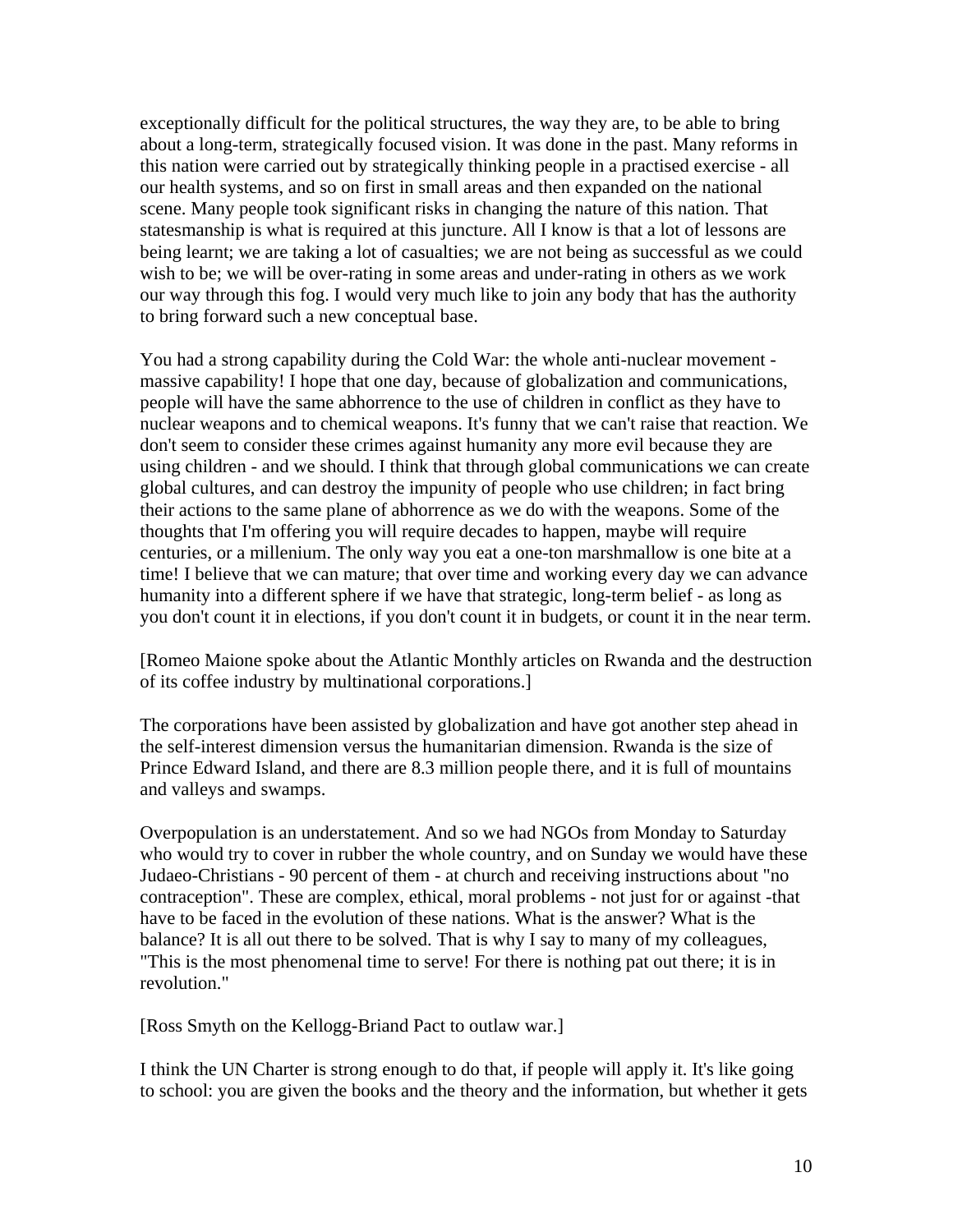between the two ears is another story, of course. Do we want a UN that can police and oversee that? A world body is crucial; the question is what will be its moral authority and how will people respond to one of the reform ideas that was thrown around a lot, that we need a UN army. I think the most terrible action ever to consider for the UN in resolving conflicts or a crisis is to have its own army. For one thing, to whom is it loyal? Is it loyal to the UN? Are most people prepared to give their lives for the UN? What is the selection process across the world? What will be its values and its ethical references? And what do you do with it when it fails? Fire it, get rid of it? A UN army is not a solution. The solutions are in the nations' capitals, and what they can bring forward as innovative solutions for that world body. That world body is not an entity, it is brought together because people want it to be brought together. People and nations can influence it and change it; and it is no more difficult to change than any other bureaucracy. I'm not saying it is easy; I'm just saying it is no more complex.

[Murray Thomson on how we can help to make people realize that a basic part of international development is conflict resolution.]

This is part of my report to the Minister [of International Cooperation] after being with her for a year. My message is that development should not be subordinate to foreign policy. It is supportive; it is a grown person. It might be a younger brother, but it is an entity and not a subordinate. I know that there are frictions and a flow of discussion that generally has CIDA people sitting there as subordinate, hesitating to bring their own dimension for international policy and their view of the world.

A second point is that the agency has produced a policy document called "Child Protection". It encompasses war-affected children, children who are under terrible labour structures, being abused in all kinds of ways around the world. It is a magnificent instrument to put a face on CIDA and in fact encapsulate the interests of this nation. I have given speeches in all kinds of places - in high schools, universities, teachers' associations and the like. And I speak to them all about conflict and about children affected by conflict. The first question every time is, "What can we do? It works out better if we can do something." Which is crucial, because if you have got communities and the schools, chambers of commerce and so on behind you, then you get money and effort, and you can strengthen the normal structures that support both CIDA and the NGOs out there.

There is a \$2.2 billion social development component that Minister Minna has inserted as a priority into the CIDA program structure. It is a five-year plan. There wasn't a cent for communications inside this nation. I believe that almost all the money in CIDA's hands should go overseas to help development. However this self-effacement at home is simply guaranteeing that you are going to get less money available to advance these ideas. There is no face to CIDA. I am proposing over this next year what I call a campaign plan based on child protection and war-affected children. To give to schools something as simple as what the War Amps do, which is a package about the veterans. There are a variety of other instruments out there; so possibly we might choose one of those four priorities of social development - education, health, HIV/AIDS, child protection - and make that the